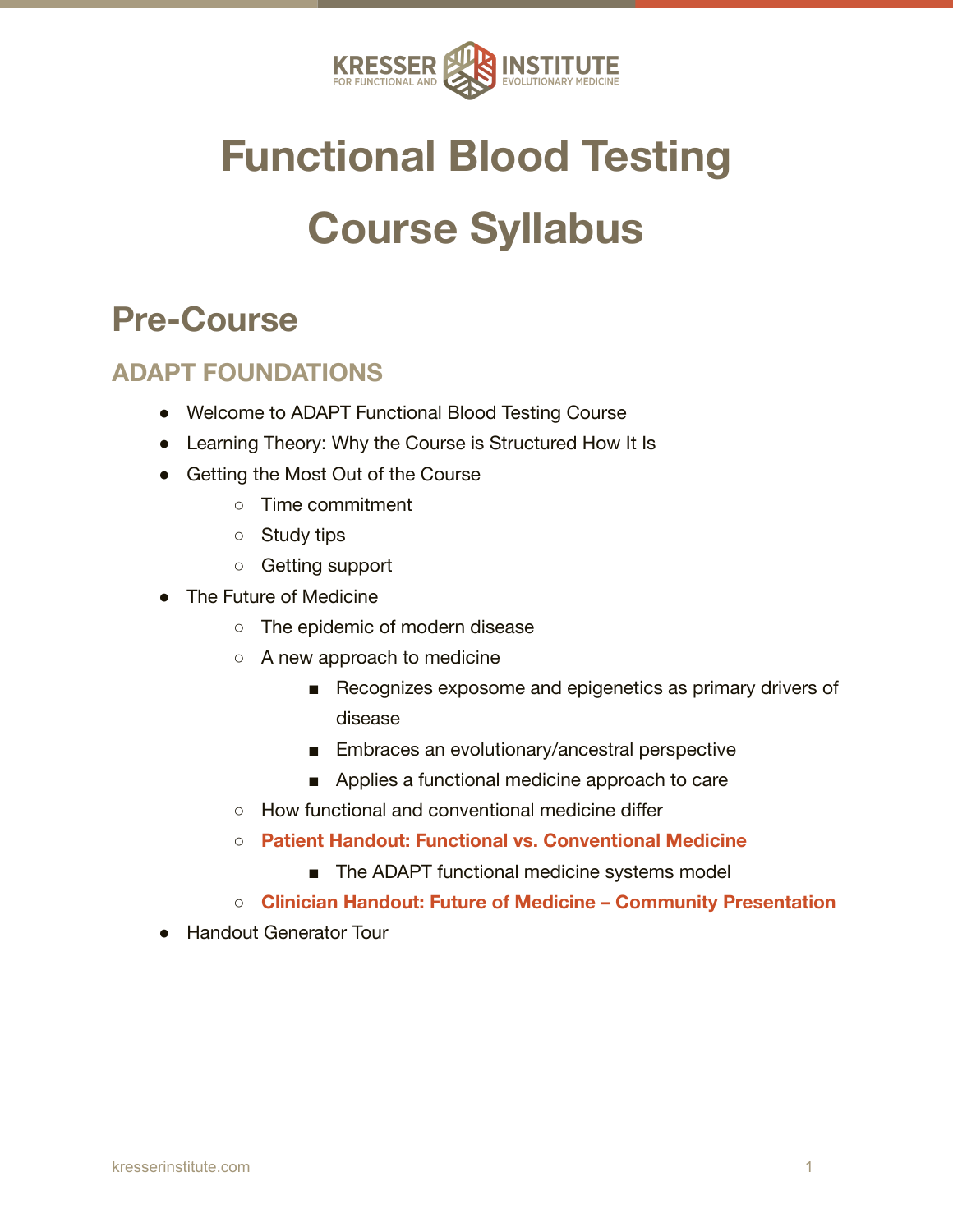

### **BLOOD CHEMISTRY BASICS**

- Introduction and overview
- Principles of functional blood chemistry
	- Functional vs. conventional ranges
	- Recommended panel
	- Options for ordering the panel
	- Where to find additional info
- **● Clinician Handout: Blood Chemistry Report Template (Excel)**
- **● Clinician Handout: Blood Chemistry Report Template Men**
- **● Clinician Handout: Blood Chemistry Report Template Women**
- **● Clinician Handout: Blood Chemistry Report Template Women Alt**
- **● Working Procedure: Create Blood Chemistry Report**
- **● Clinician Handout: Professional Co-op Case Review Panel**
- **● Clinician Handout: Functional Blood Chemistry Patterns**

### **Lesson 2**

### **BLOOD CHEMISTRY PATTERNS: HYPERGLYCEMIA**

- Hyperglycemia Part 1: Etiology and Diagnosis
	- Case studies
	- Additional markers
	- **○ Patient Handout: Diet and Lifestyle for Blood Sugar Disorders**

# **Lesson 3**

#### **BLOOD CHEMISTRY PATTERNS: HYPOGLYCEMIA**

- Hyperglycemia Part 2: Treatment
- Hypoglycemia / reactive hypoglycemia
	- Case studies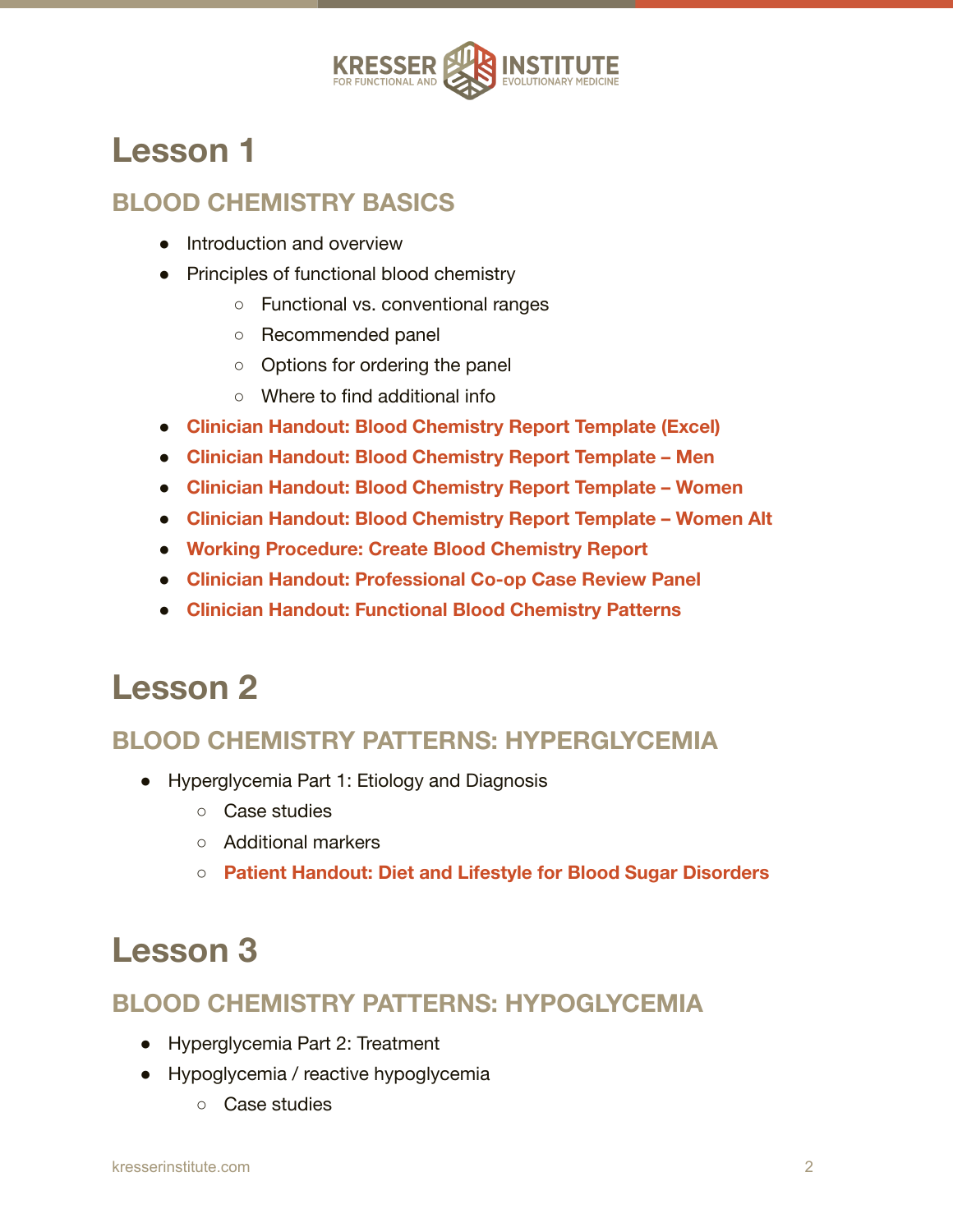

- Additional markers
- Treatment
- **○ Clinician Handout: Interpretation of Hypoglycemia Follow-up Tests**
- **● Patient Handout: Protein-Sparing Modified Fast Guidelines**
- **● Patient Handout: Intermittent Fasting**
- **● Patient Handout: The Potato Hack Diet**

#### **NUTRIENT IMBALANCES: IRON DEFICIENCY**

- Case studies
- Additional markers
- Treatment
	- **○ Patient Handout: Iron Repletion Protocol**
	- **○ Clinician Handout: Functional Range for Iron Markers**

### **Lesson 5**

#### **NUTRIENT IMBALANCES: IRON OVERLOAD**

- Case studies
- Additional markers
- Treatment
	- **○ Patient handout: Iron Reduction Protocol**
	- **○ Patient Handout: FeGGT LifePro Questionnaire**
	- **○ Clinician Handout: FeGGT LifePro Score Assessment**
	- **○ Patient Handout: Determining HFE Status with 23andMe**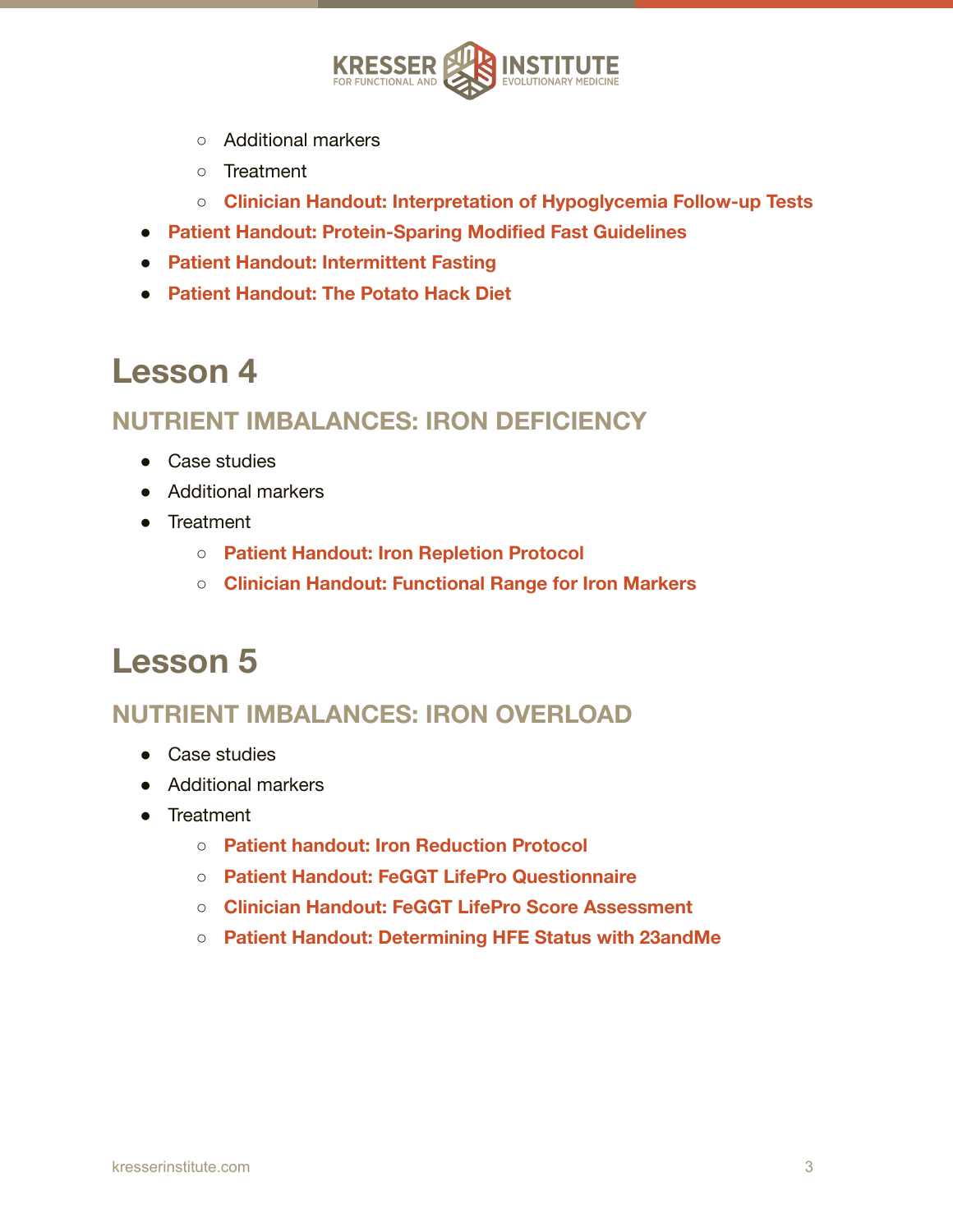

### **NUTRIENT IMBALANCES: B12 DEFICIENCY**

- Case studies
- Additional markers
- Treatment
	- **○ Patient Handout: B12 Repletion Protocol**

# **Lesson 7**

### **NUTRIENT IMBALANCES: VITAMIN D IMBALANCE**

- Case studies
- Additional markers
- Treatment
	- **○ Patient Handout: Optimizing Vitamin D Levels**
- Zinc-copper imbalance
	- Case studies
	- Additional markers
	- Treatment
		- **Patient Handout: Optimizing Copper and Zinc Levels**

# **Lesson 8**

### **NUTRIENT IMBALANCES: MAGNESIUM DEFICIENCY**

- Nutrient imbalances: Magnesium deficiency
	- Case studies
	- Additional markers
	- Treatment
- Thyroid imbalances
	- Thyroid hypofunction part 1
		- Case studies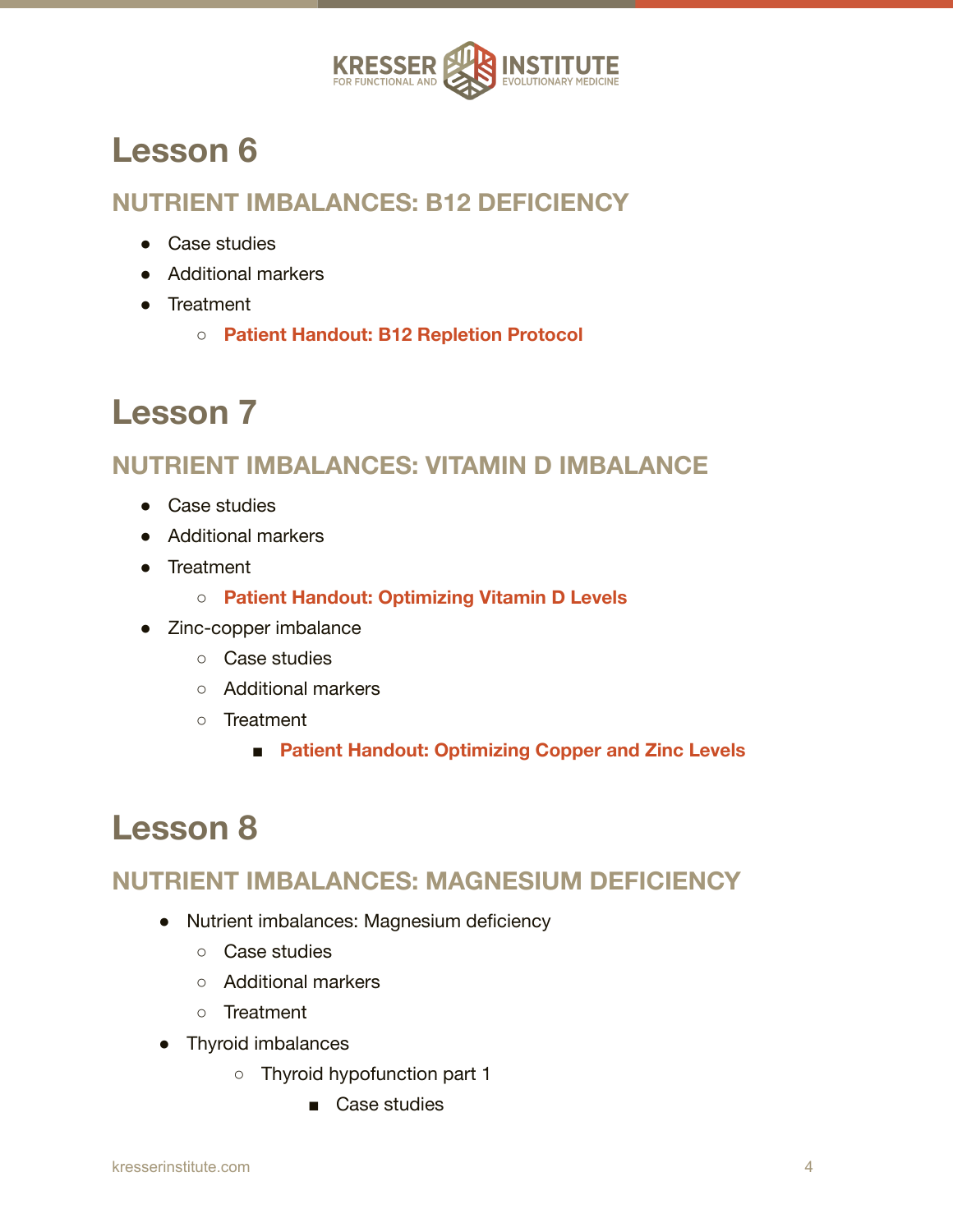

- Additional markers
- Treatment

#### **THYROID IMBALANCES: HYPO- AND HYPERTHYROIDISM**

- Thyroid Hypofunction Part 2
	- Case studies
	- Treatment
- Thyroid hyperfunction
	- Case studies
	- Additional markers
	- Treatment
- **● Patient Handout: Dietary Nutrients for Thyroid Health**
- **● Patient Handout: THEA Score Patient Questionnaire**
- **● Clinician Handout: THEA Score Assessment**
- **● Clinician Handout: Approach to the Finding of a Low Thyrotropin Level**

### **Lesson 10**

#### **OTHER BLOOD CHEMISTRY PATTERNS**

- Impaired kidney function
	- Case studies
	- Additional markers
	- Treatment
- Other metabolic patterns (dehydration, gout, changes in muscle mass)
	- Case studies
	- Additional markers
	- Treatment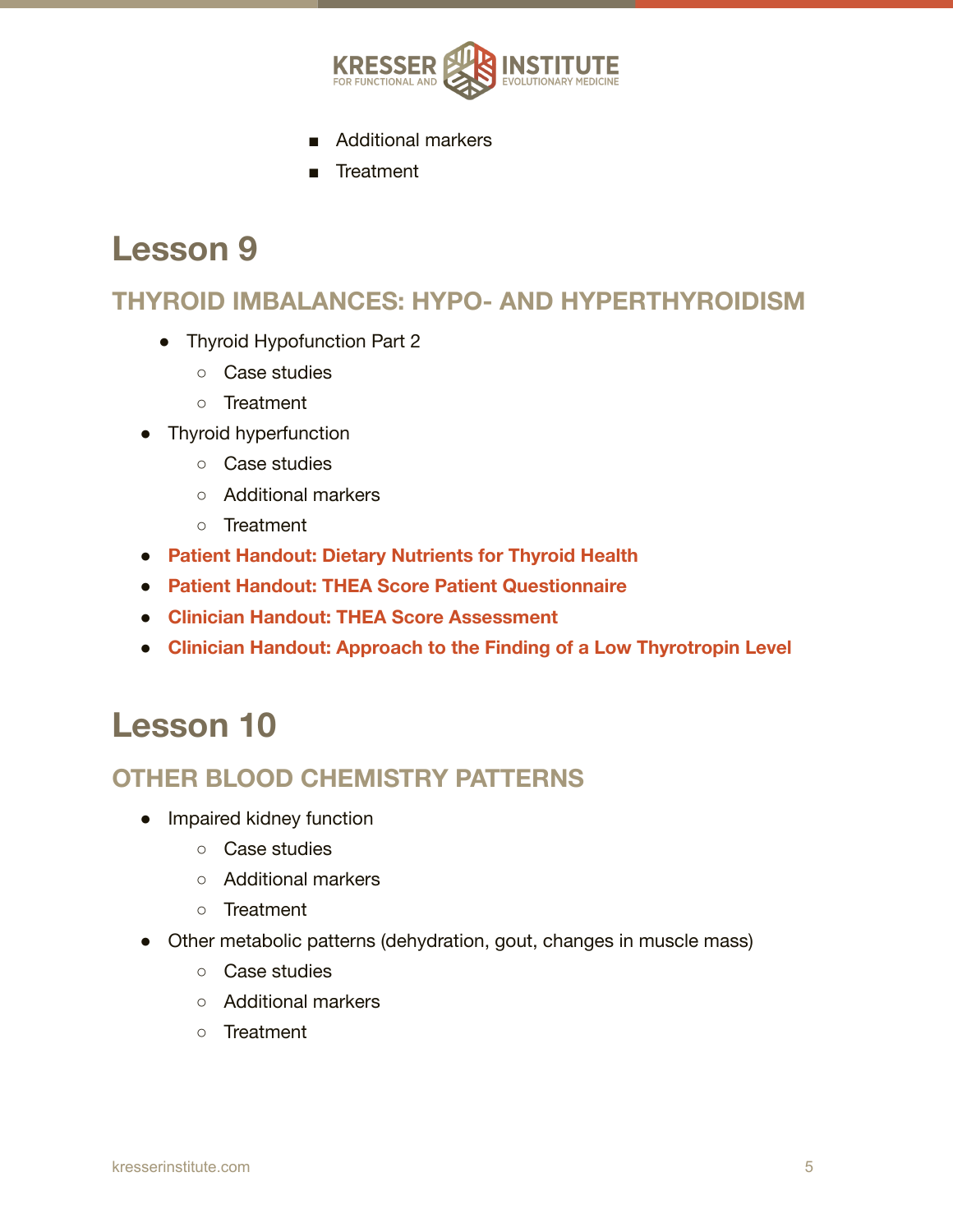

### **OTHER BLOOD CHEMISTRY PATTERNS (CONTINUED)**

- Impaired liver function
	- Case studies
	- Additional markers
	- Treatment
- Impaired gallbladder function
	- Case studies
	- Additional markers
	- Treatment
		- **■ Clinician Handout: Treatment of Gallbladder Dysfunction**

# **Lesson 12**

### **OTHER BLOOD CHEMISTRY PATTERNS (CONTINUED)**

- Anemia (iron deficiency)
	- Case studies
	- Additional markers
	- Treatment
		- **■ Clinician Handout: ACD and IDA Marker Comparison**
		- **■ Clinician Handout: Causes, Signs and Symptoms of Anemia**

### **Lesson 13**

### **OTHER BLOOD CHEMISTRY PATTERNS (CONTINUED)**

- Anemia (B12 and folate deficiency)
	- Case studies
	- Additional markers
	- Treatment
		- **Patient Handout: Dietary Sources of Folate**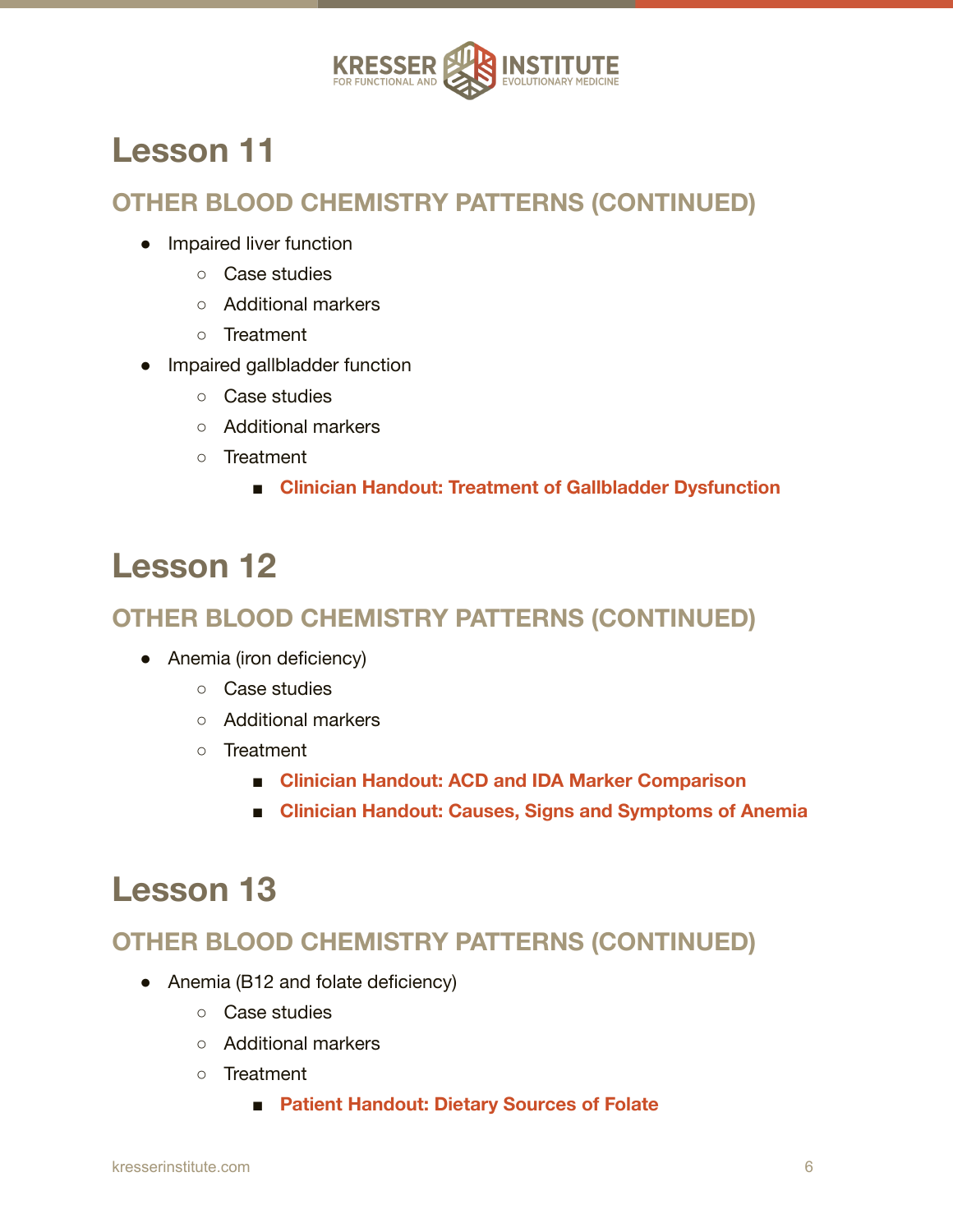

#### **■ Patient Handout: Methylation Nutrients and Foods**

- Anemia (of chronic disease)
	- Case studies
	- Additional markers
	- Treatment

### **Lesson 14**

#### **OTHER BLOOD CHEMISTRY PATTERNS (CONTINUED)**

- Dyslipidemia
	- Case studies
	- Additional markers
	- Treatment
	- Bonus Interview with Peter Attia
		- **■ Clinician Handout: Dyslipidemia Treatment Matrix**
		- **■ Clinician Handout: Simon Broome Criteria for FH**

### **Lesson 15**

#### **OTHER BLOOD CHEMISTRY PATTERNS (CONTINUED)**

- Infection and immune dysregulation
	- Case studies
	- Additional markers
	- Treatment

# **Lesson 16**

#### **OTHER BLOOD CHEMISTRY PATTERNS (CONTINUED)**

- Impaired methylation
	- Case studies